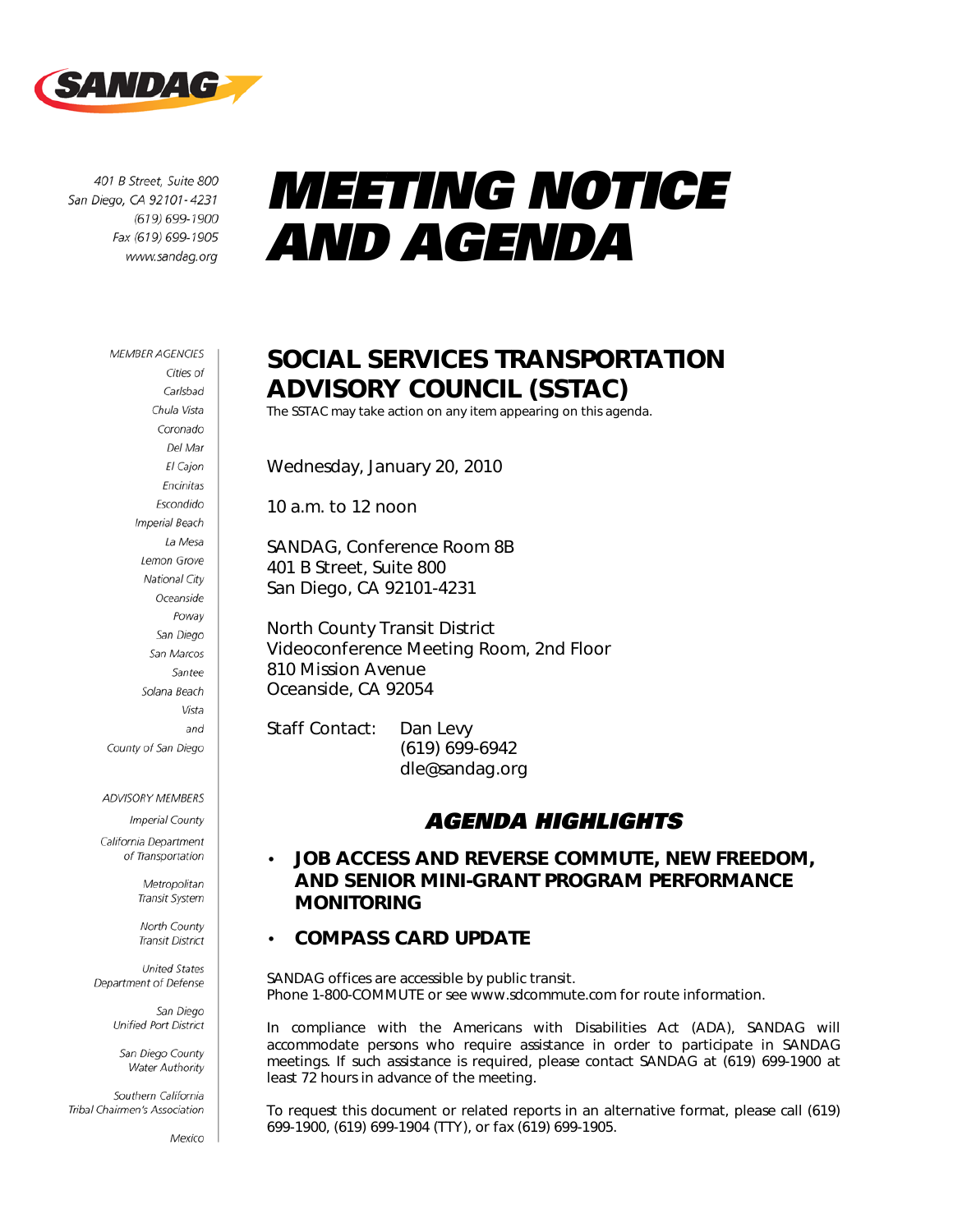### **SOCIAL SERVICES TRANSPORTATION ADVISORY COUNCIL (SSTAC)**

Wednesday, January 20, 2010

#### **ITEM # RECOMMENDATION**

#### 1. INTRODUCTIONS

### +2. APPROVAL OF THE MEETING SUMMARY OF NOVEMBER 16, 2009 APPROVE The SSTAC is asked to review and approve the November 16, 2009, meeting minutes. 3. PUBLIC COMMENT COMMENT Members of the public shall have the opportunity to address the council on any issue within the jurisdiction of the council. Speakers are limited to three minutes each. 4. CHAIR'S REPORT AND COUNCIL MEMBER COMMENTS INFORMATION The chair and council members will report on issues of interest to the council. 5. STAFF REPORT **INFORMATION** Staff will report on items of interest to the council. 6. 2010–2014 COORDINATED PLAN SURVEY EFFORTS DISCUSSION Staff will discuss a draft survey instrument for review and comment by the SSTAC. The survey is being developed to explore further the unmet transportation needs in the rural areas of San Diego County, which will be incorporated in the 2010–2014 Coordinated Plan update. 7. AUDIBLE MESSAGING TECHNOLOGY STUDY DISCUSSION

Staff will report on the status of SANDAG's intent to apply for a California Department of Transportation grant to study audible messaging technologies and discuss with the council opportunities for providing input.

#### +8. JOB ACCESS AND REVERSE COMMUTE (JARC), NEW FREEDOM, AND SENIOR MINI-GRANT PROGRAM PERFORMANCE **MONITORING DISCUSSION**

Staff will present and discuss the methods for monitoring the performance of JARC, New Freedom, and *TransNet* Senior Mini-Grant programs.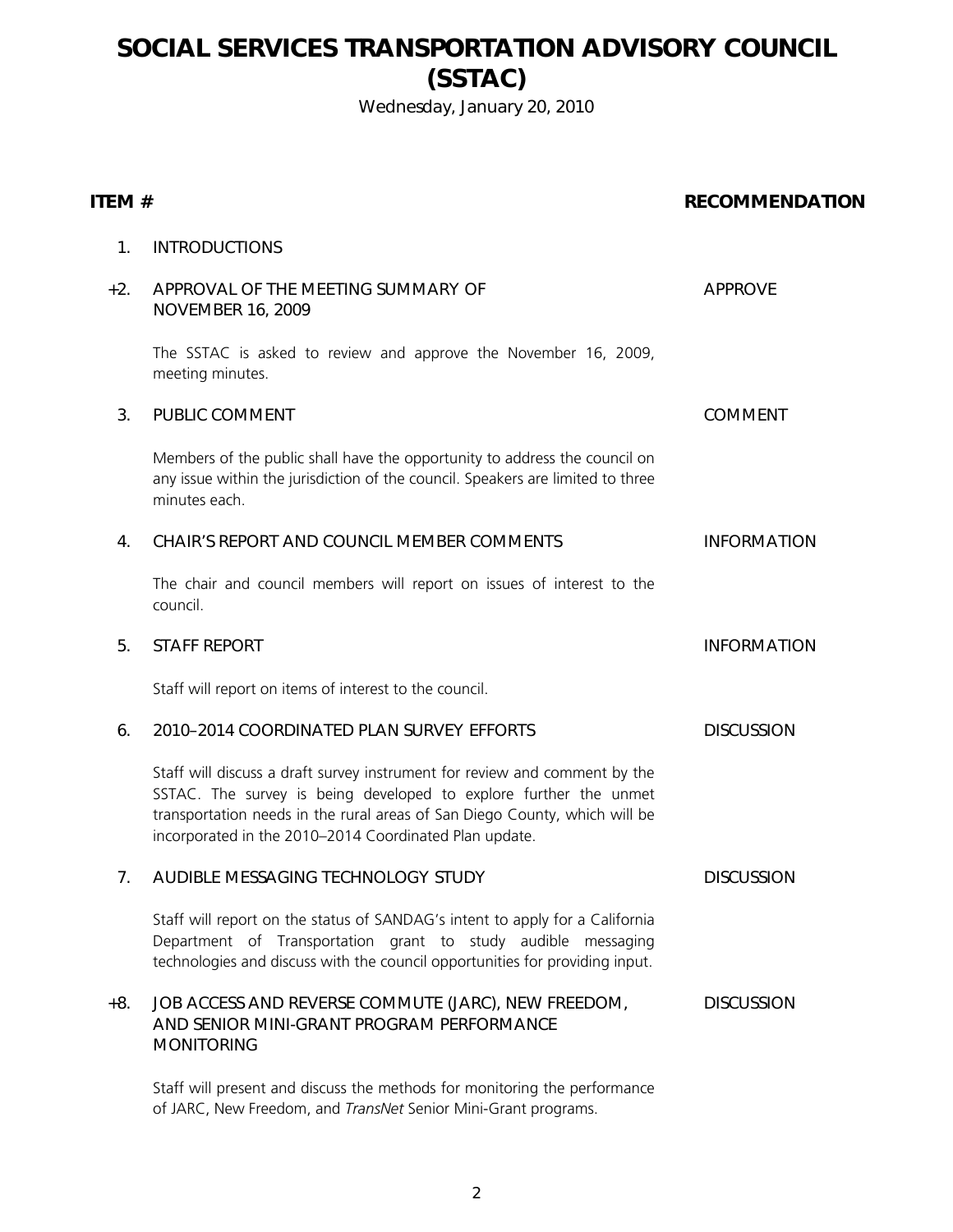### **ITEM #** RECOMMENDATION

| 9.  | <b>COMPASS CARD UPDATE</b>                                                                                                                                                                                            | <b>INFORMATION</b> |
|-----|-----------------------------------------------------------------------------------------------------------------------------------------------------------------------------------------------------------------------|--------------------|
|     | Staff will present an update on the regionwide implementation of the<br>Compass Card, the new smart card for transit passes.                                                                                          |                    |
| 10. | FORM 700 AND CONFLICT OF INTEREST                                                                                                                                                                                     | <b>INFORMATION</b> |
|     | Staff will provide instructions on completing the Form 700-Statement of<br>Economic Interest, and the Declaration Concerning Conflict of Interest<br>form.                                                            |                    |
| 11. | FULL ACCESS AND COORDINATED TRANSPORTATION (FACT)<br><b>UPDATE</b>                                                                                                                                                    | <b>INFORMATION</b> |
|     | The council will hear a verbal report on the most recent developments of<br>FACT, including the FACT Business Plan.                                                                                                   |                    |
| 12. | <b>TRANSIT OPERATORS UPDATE</b>                                                                                                                                                                                       | <b>INFORMATION</b> |
|     | Representatives from the Metropolitan Transit System (MTS) and the North<br>County Transit District (NCTD) will provide an update on their financial<br>status, service changes, and any administrative developments. |                    |
| 13. | <b>ADJOURNMENT</b>                                                                                                                                                                                                    | <b>ADJOURN</b>     |
|     | The next SSTAC meeting is scheduled for Monday, March 15, 2010.                                                                                                                                                       |                    |

#### + next to an item indicates an attachment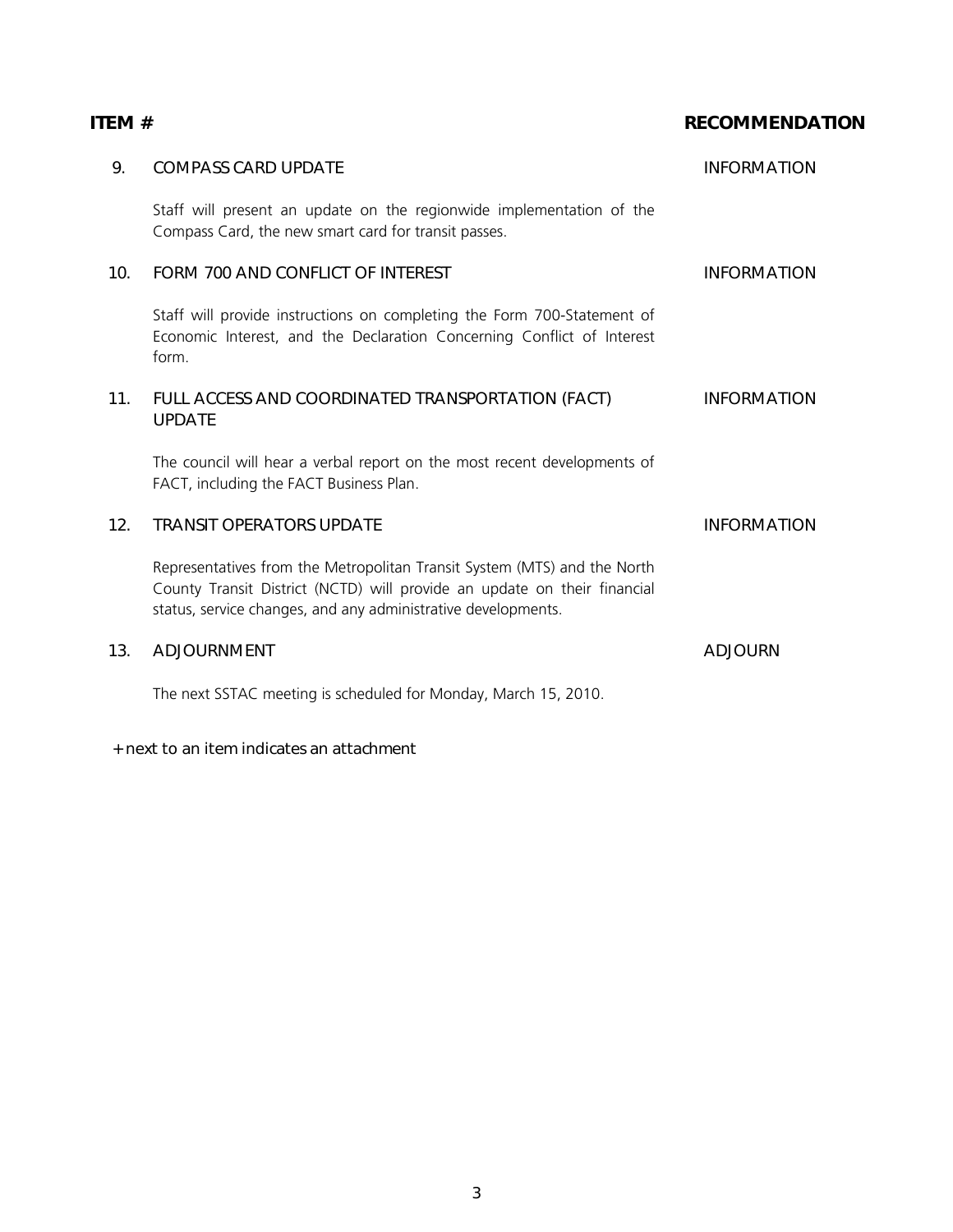### **SOCIAL SERVICES TRANSPORTATION ADVISORY COUNCIL (SSTAC)**

January 20, 2010

AGENDA ITEM NO.: **2**

**Action Requested: APPROVE**

APPROVAL OF THE MEETING SUMMARY OF NOVEMBER 16, 2009 File Number 3001100

#### **November 16, 2009, Attendance:**

| <b>NAMES</b>            | <b>AGENCY</b>                  |
|-------------------------|--------------------------------|
| David Jackson           | Citizen Member                 |
| <b>Sharlene Ornelas</b> | Citizen Member                 |
| Jackson Alexander       | Citizen Member                 |
| Clive Richard           | Citizen Member                 |
| Alane Haynes            | NCTD                           |
| Pete D'Ablaing          | SANDAG                         |
| Max Calder (Vice Chair) | FACT                           |
| <b>Scott Transue</b>    | MTS                            |
| Oswaldo Perez           | SANDAG                         |
| Dan Levy                | SANDAG                         |
| <b>Dillon Miner</b>     | SANDAG                         |
| Anthony Ferguson        | San Diego Regional Center      |
| Beth Butler-Arreola     | <b>Deaf Community Services</b> |
| Lisa Madsen             | <b>MTS</b>                     |
| Jim Linthicum           | SANDAG                         |
| Mac McGee               | <b>ACT</b>                     |
| <b>Bill Olszanicky</b>  | <b>NCTD</b>                    |

#### **1. INTRODUCTIONS**

Max Calder, SSTAC Vice Chair, called the meeting to order and introductions were made.

#### **2. APPROVAL OF MEETING SUMMARIES FOR SEPTEMBER 21, 2009, AND OCTOBER 26, 2009**

Sharlene Ornelas, citizen member, noted that Item 13 on the September 21, 2009, meeting minutes (different cost of MTS and NCTD day passes) was addressed and fixed. Ms. Ornelas moved to have the minutes approved as corrected. Jackson Alexander, citizen member, seconded the motion, and it was approved unanimously.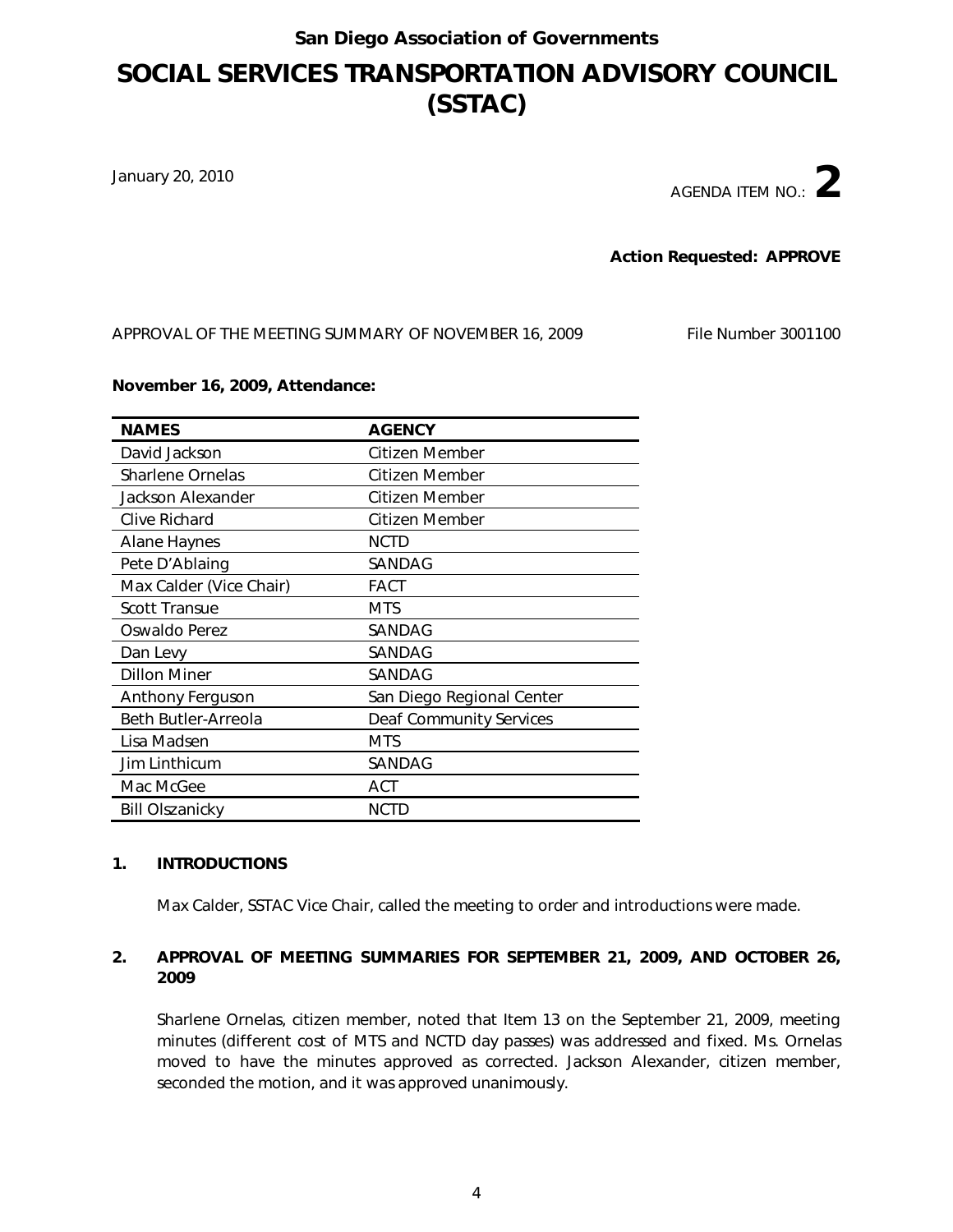Ms. Ornelas moved to approve the meeting minutes of October 26, 2009, as written. It was approved unanimously.

#### **3. PUBLIC COMMENT**

There were no public comments.

#### **4. CHAIR'S REPORT AND COUNCIL MEMBER COMMENTS**

Vice Chair Calder asked for updates with the Coordinated Transportation Services Agency. No council member comments.

#### **5. STAFF REPORT**

Oswaldo Perez announced that SANDAG is in the process of issuing amendments to the Senior Mini-Grant contracts. The amendment provides detailed language on the mileage reimbursement rate established by the Internal Revenue Service currently at 55 cents per mile, which will cover vehicle expenses fulfilling the obligations of the contract. This includes any fuel, brakes, tires, maintenance and repairs, insurance, and other related expenses. SANDAG will provide more detailed language to the mileage reimbursement rate. These amendments will be sent out to seven of the Senior Mini-Grant recipients that have a vehicle expense item in their budget.

Mr. Perez noted that there was about \$143,000 currently available for New Freedom in Fiscal Year (FY) 2010 and about \$350,000 available for JARC. Four JARC projects were approved by the SANDAG Board on February 27, 2009. The \$350,000 available for JARC can fully fund the four projects and will finalize contracts once the amount is approved by the Federal Transit Administration (FTA). SANDAG is also waiting for FTA approvals for the unallocated New Freedom funding and additional JARC funding for FY 2010. The contracts for New Freedom projects approved by the SANDAG Board in September 2008 are being finalized.

The City of La Mesa is holding a Transportation and Mobility Exposition on June 17, 2010, at the La Mesa Community Center. The exposition will be three to four hours long and will include about 50 vendors. The first Transportation and Mobility Exposition planning committee meeting was held on November 9. This brainstorming session discussed suggestions for keynote speakers, breakout session themes and facilitators, and a tentative schedule and table arrangement. The rates will be \$35 to \$50 for nonprofits and \$125 for forprofits (\$99 early bird registration) with an additional \$30 for a table with an electrical outlet. Among the topics discussed, there was interest in focusing on a 511 tutorial, the MTS bus and Trolley, MTS access, and Walkable Communities (Live Well, Walk San Diego). Rural area advocates are encouraged to table. A follow-up planning meeting will be on January 11, 2010, at the La Mesa Community Center.

Ms. Ornelas addressed concern for accessibility, given the difficult terrain from the nearest transit station to the La Mesa Community Center.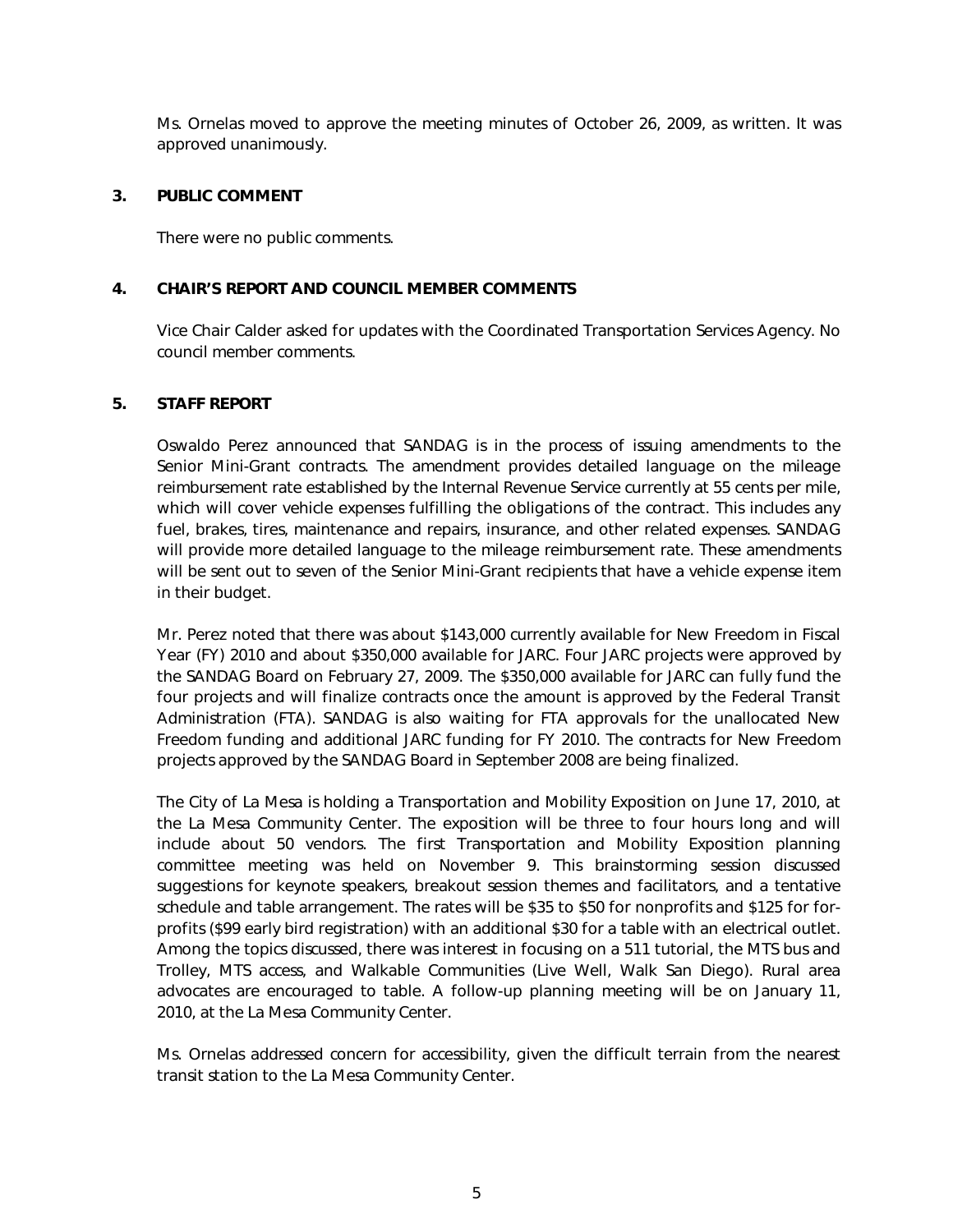Mr. Perez noted that the nearest trolley station is about a half mile from the site of the Transportation and Mobility Exposition.

Vice Chair Calder noted the golf carts planned to be provided for the exposition are not accessible and should not be the only option.

Ms. Ornelas noted that accessible transportation needs to be provided for the Transportation and Mobility Exposition.

Vice Chair Calder suggested the City of La Mesa look into providing an accessible shuttle.

Ms. Ornelas suggested that the City of La Mesa also consider accessible formats other than print for advertisements and marketing.

Mr. Perez and Vice Chair Calder made note of all comments.

Mr. Perez will bring forth the comments and suggestions at the next planning committee meeting and report back to the SSTAC in January.

#### **6. SSTAC ROLES AND RESPONSIBILITIES**

Dan Levy, SANDAG, highlighted the diagram of SSTAC roles and responsibilities provided on page 16 of the agenda. The responsibilities in the SSTAC charter are reflected in the diagram.

Pete D'Ablaing, SANDAG, asked that any purchases of vehicles by SANDAG be presented to the SSTAC to ensure accessibility because the recent purchases made by MTS are not fully accessible.

Vice Chair Calder responded that the SSTAC only supervises capital acquisitions made by SANDAG. The MTS has its own purchasing power and therefore is not accountable in the same manner.

Ms. Ornelas asked that the MTS bring their vehicle design to the SSTAC before purchasing because of accessibility issues with their new purchases.

Mr. Levy referred to the Accessible Services Advisory Committee (ASAC) meetings by the MTS that are open to public comment where these issues can be addressed.

Ms. Ornelas asked that the SSTAC be informed of coming MTS purchases and agendas that address those purchases. She also requested that ASAC meeting agendas and notices be put online for accessibility.

Vice Chair Calder offered interested persons to address either him or Scott Transue since they are members of the ASAC.

Clive Richard, citizen member, noted that the SSTAC's previous role as the Transit Access Advisory Committee was to review all vehicle designs and feels that the group's charter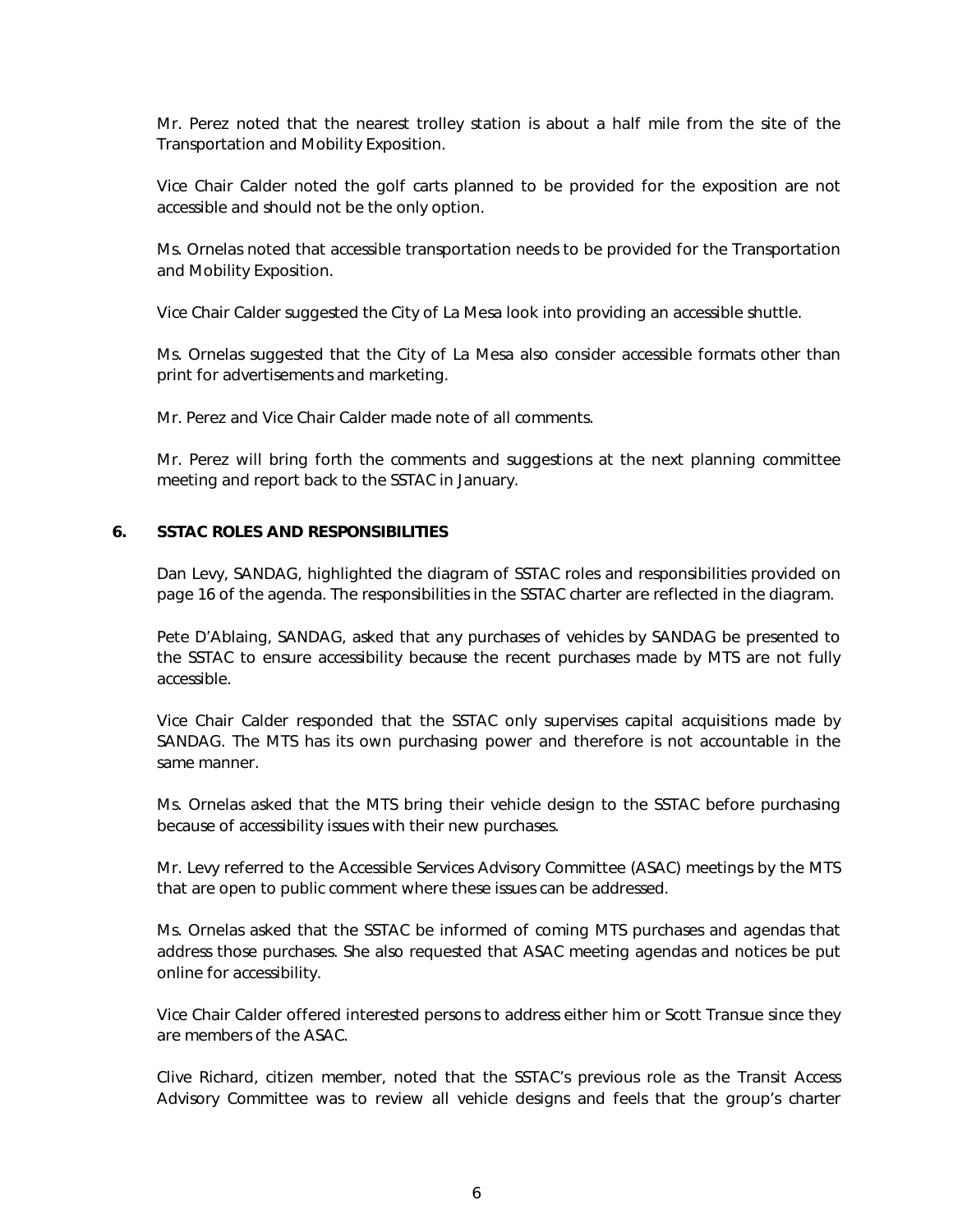following the merger impacted the level of involvement in the process. He stated that the SSTAC does not seem to fit the previous role of stock management and collaboration.

Mr. Levy responded that there is no change in how the council influences SANDAG, and that the MTS and NCTD use the ASAC and the Americans With Disabilities Act (ADA) Review Committee for similar purposes now.

Mr. Richard asked whose money was used to purchase the new S70 low-floor trolley vehicles. It appears the contracts were already signed.

Mr. Levy replied that SANDAG money was used to purchase the vehicles.

Jim Linthicum, Director of Engineering at SANDAG, responded that contracts are in place for purchase. The SSTAC will help determine final design for the new vehicles.

Ms. Ornelas expressed concern that minimal changes will be significant. She suggested that lean seats be used to increase access for wheelchairs.

Mr. D'Ablaing said that the contract and design has been made. People well versed in ADA are sent to review design of vehicles and provide input on manufacturing.

Mr. Linthicum suggested that SANDAG ask the MTS when it would be a good time to address ADA, and suggested hosting a meeting to ensure all bases are covered with ADA review. This meeting could involve SSTAC members, SANDAG staff, and representatives from the MTS, ASAC, and NCTD ADA Review Committees. It would address possible gaps in the capital project development process due to consolidation. He also added that he would like to have SSTAC send someone to review the current manufacturing of the new buses.

Vice Chair Calder thanked everyone for their comments and reiterated the need to include a SSTAC member in all stages of development—design, pilot unit, and manufacturing.

Mr. Richard asked that the topic be on the agenda for the December 11 Transportation Committee meeting.

#### **7. SSTAC PUBLIC HEARING SUMMARY**

Mr. Perez presented a summary of public comments on the 2009–2013 Coordinated Plan. Changes were made to pages 8-3, 8-4, and 8-6 giving "high priority" to routes with reduced ADA services. Changes were also made to O-21 and O-22 to include Tierrasanta and Carmel Valley. Page P-8 had "multilingual" added to the "community outreach and marketing of services strategy."

#### **8. 2009–2013 COORDINATED PLAN UPDATE**

Mr. Levy stated that there will be a public hearing on December 11, 2009. The Coordinated Plan is up for the Transportation Committee's approval with anticipated Board approval on December 18.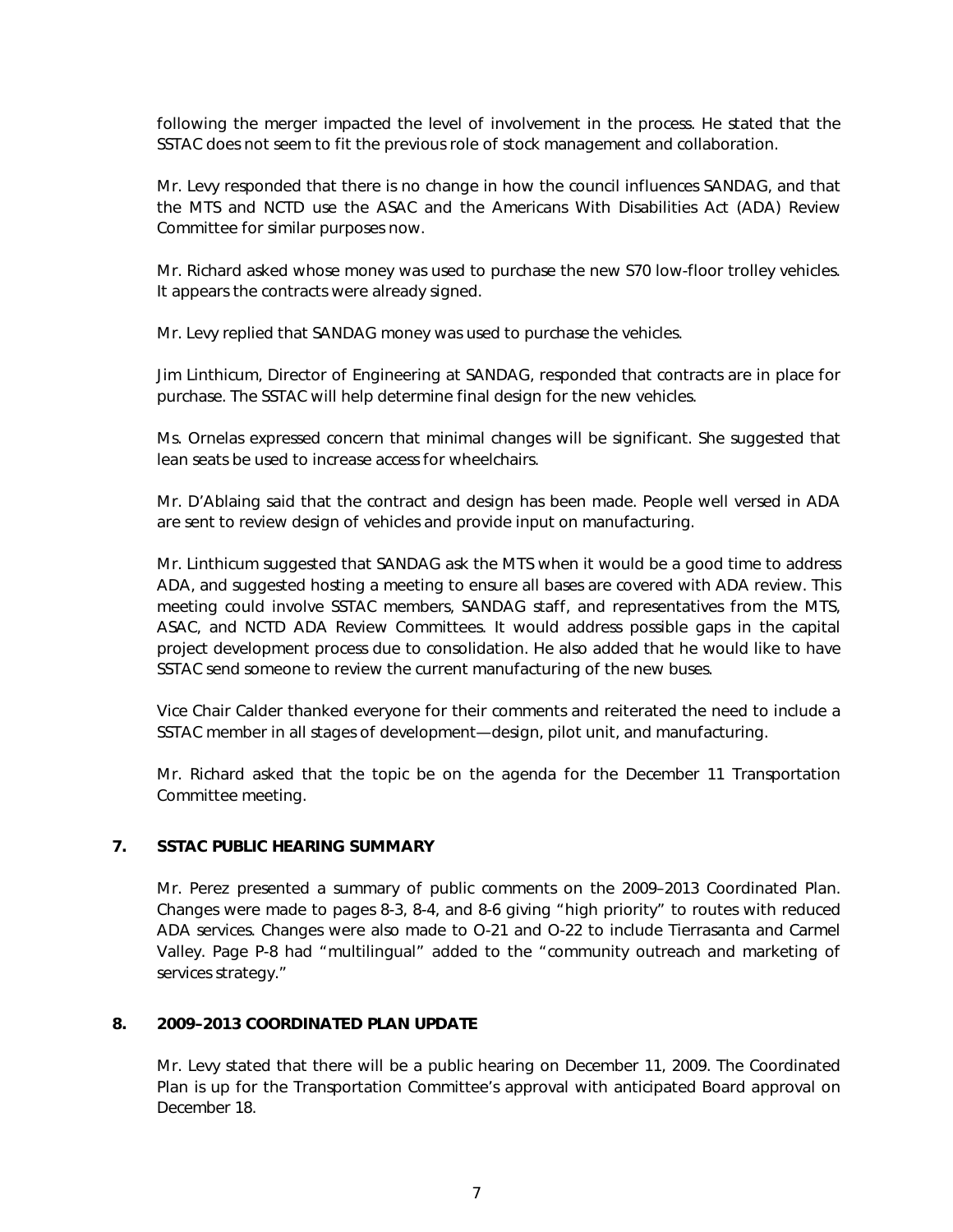#### **9. SUPERLOOP UPDATE**

Mr. Levy stated that the Superloop buses do not include verbal announcements, but that the future buses may aim to provide both visual and audible cues. SANDAG Legal Counsel determined that verbal announcements are not an ADA requirement for the Superloop.

Mr. Richard asked if this item will be taken to the Transportation Committee.

Mr. Levy replied that it will not.

Alane Haynes, NCTD, stated that the Public Communication Administration requirement indicates that both visual and audio cues are required.

Ms. Ornelas mentioned a recommendation from the September 21 meeting asking for an ADA legal review. She asked what process would be appropriate for recommending to the policy advisory committee that signage goes beyond ADA requirement.

Mr. Richard stated that the new S70s have both visual and auditory announcements, but that the visual does not work well and that there needs to be more follow up when new technology is installed. He also expressed disappointment that the ADA and the legal precedent do not entirely reflect the moral and logical accessibility needs of the community given the technology that is now available.

Ms. Haynes asked if the SSTAC can address the Transportation Committee in reference to the issue.

Mr. D'Ablaing said that it had already been done.

Mr. Alexander requested that it be noted that this service should be provided.

Ms. Ornelas recommended that SANDAG's services go above the rule of the law and provide this service both for purposes of safety and equality. She also highlighted the difficulty that visually impaired riders have knowing when the schedules change unless there is an audible notification.

Mr. Levy stated that the ADA requires that any audible announcement must have a visual component, but not the other way around. He stated that the ADA may have created the law so that audio announcements would not be required for all signage throughout stations due to the plethora of signage and the lack of capable technology at the time the regulation was written.

Scott Transue, MTS, stated that Regulation 37.167 noted that Braille can meet the audible requirement.

Vice Chair Calder suggested that the comment be added to the January SSTAC agenda. He also offered to help interested individuals develop an opinion statement for the SSTAC to approve in January. The official opinion of the SSTAC will be put in letter form for request for additional accessible services.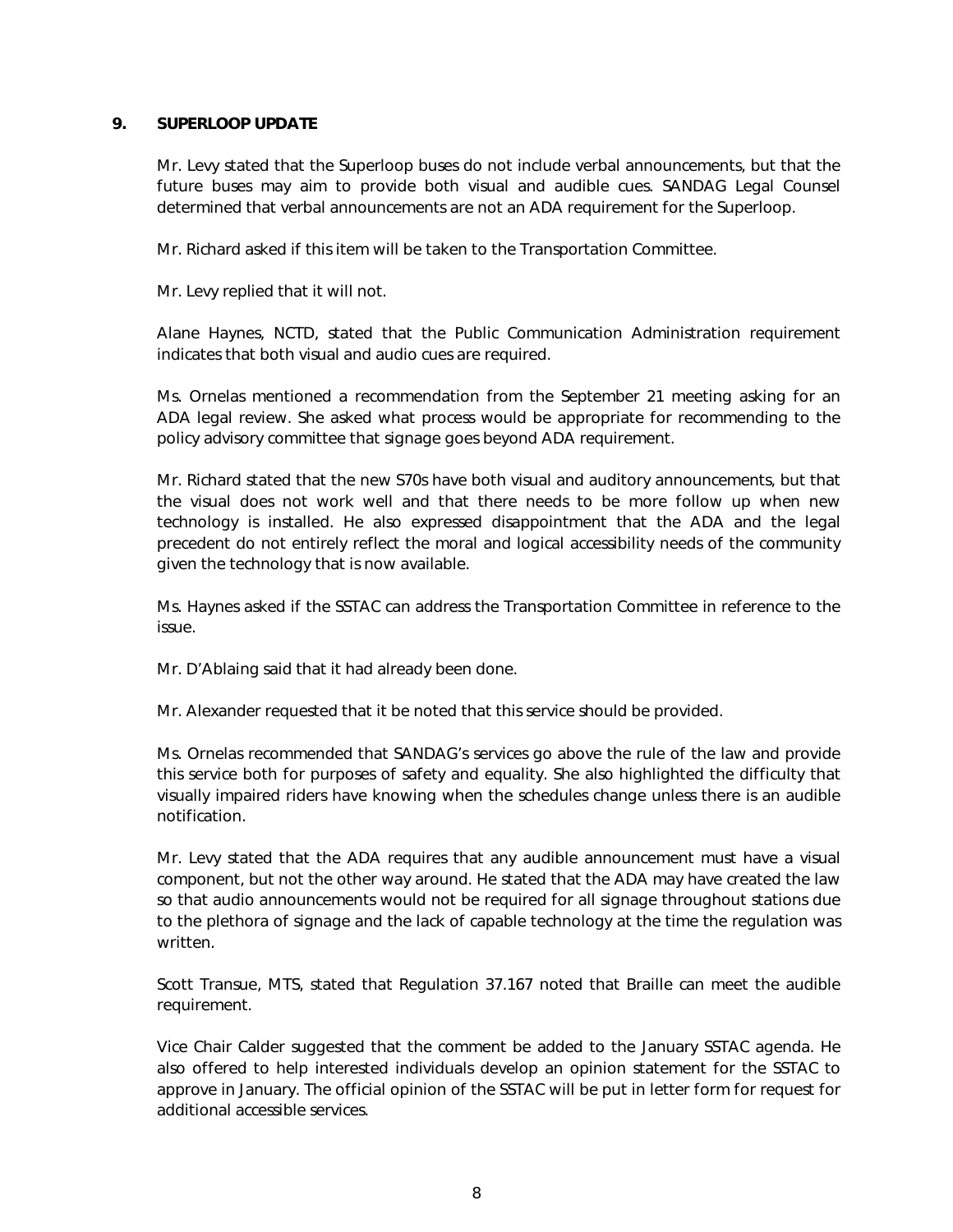Mr. Richard stated that the ADA requirement is a federal issue and that there needs to be a federal revision to the law.

Vice Chair Calder suggested that there be a federal review of the regulation's intent.

Ms. Haynes asked about the costs of providing audible announcements.

Mr. D'Ablaing stated that SANDAG needs to look into different types of technology and that there is no current price identified.

Vice Chair Calder said that he will review all the input.

#### **10. FACT UPDATE**

Vice Chair Calder mentioned the business plan will be distributed at the Board meeting this Wednesday and will go for final approval on December 9. He also noted that a survey released to 86 individuals in Ramona with responses from 35 individuals indicated prioritized weekday service. Currently, FACT is planning to manage trips for Tuesday and Thursday or Monday, Wednesday, and Friday schedules due to a lack of funding.

Ms. Ornelas asked whether this survey was distributed to persons with disabilities.

Vice Chair Calder responded that it was; it had a comprehensive distribution with a focus on seniors. FACT is working with the Union of Pan Asian Communities to improve services to seniors with mental disabilities and to maximize service. He expects a vehicle contract award for three vans in January.

Ms. Ornelas asked which year these grants are from.

Vice Chair Calder responded that they are from various years.

Mr. Perez mentioned that one of the grant recipients is piggybacking off of existing agreement options to procure their vehicle.

#### **11. TRANSIT OPERATORS UPDATE**

Denis Desmond, MTS, stated that it recently had a Budget Development Committee meeting since the state unofficially suspended the State Transportation Assistance; sales tax revenue is down 17 percent and there is a \$13 million deficit. Therefore, the MTS must cut \$7 million in services. They have decided to reduce or cut many of the Sunday services since they have the lowest ridership. Stimulus dollars and compressed natural gas tax credits (one time) provide funds for the FY 2010 deficit. There will be a public hearing on December 10, and service reductions will go into effect at the end of February. Any proposals should be brought forth to the public hearing.

Ms. Ornelas asked if service can be provided at a reduced frequency, but not be cut altogether.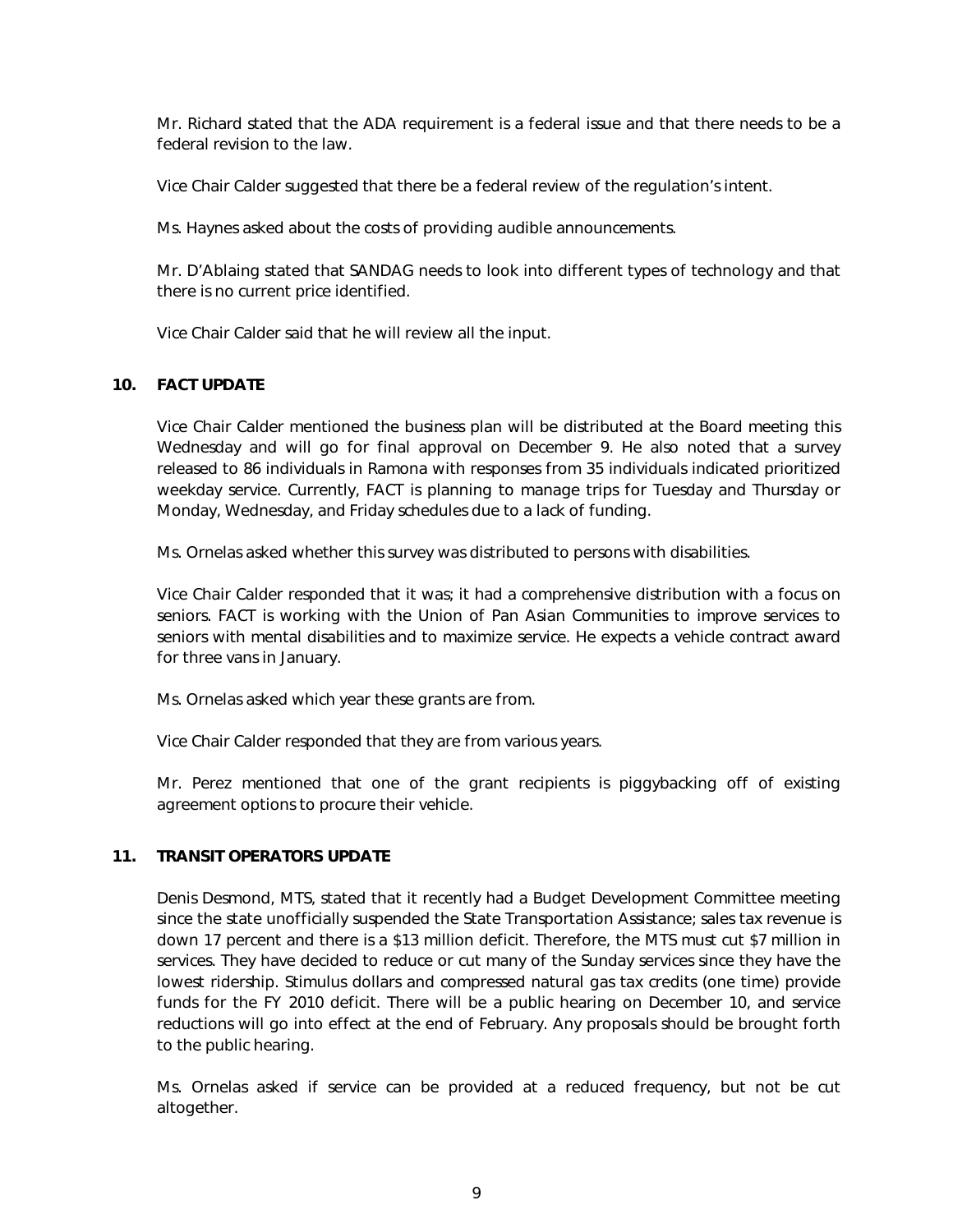Mr. Desmond responded that some services will be cut, others realigned, and the majority will end service at 7 p.m.

Ms. Ornelas expressed concern that persons with disabilities will be stranded due to these changes.

Mr. Desmond responded that the MTS spoke to some of those who are having service cut and have not heard any strong concern yet, but that the MTS depends on public comment to determine the best solution to the deficit.

Mr. Levy stressed that there are no fare changes since fare has already been increased three times in the last two years. He also mentioned that Route 30 will no longer operate to University Town Centre on Sundays.

Mr. Richards said that he is not a fan of fare increases, but is disappointed by the state's lack of care for transit service.

Mr. Transue stated that part of the problem is that the MTS has seen a decrease in ridership.

Dillon Miner, SANDAG, pointed out that the decrease in ridership is likely a result of service cuts that make it inconvenient to use transit, not a decrease in interest. Therefore, only by increasing service intelligently will ridership rise.

Mac McGee, All Congregations Together (ACT), stated that social service transportation by ACT through the Senior Mini-Grant may pick up the dropped riders and help increase social service work. Many of the riders are former MTS Access users or qualify for MTS Access.

Bill Olszanicky, NCTD, said that the NCTD will adopt an area of service definition for required paratransit service under the ¾-mile buffer. Letters were sent out on November 1 stating that as of January 1, 2010, riders outside the buffer will not get service. The agency currently has a \$3 million deficit and is in the middle of a mobility plan. They will be reducing and restructuring service. Their plan will be open for public comment and on January 24, 2010, these changes will be instated.

Ms. Ornelas pointed out that the survey of rider demand only addresses work travel.

Mr. Olszanicky will follow up on comment; he did not know that was the case.

Ms. Ornelas brought up her question from the last SSTAC meeting about service/security animals.

Mr. Levy asserted that animal concerns must be addressed to the ASAC and NCTD ADA Review Committees, not the SSTAC.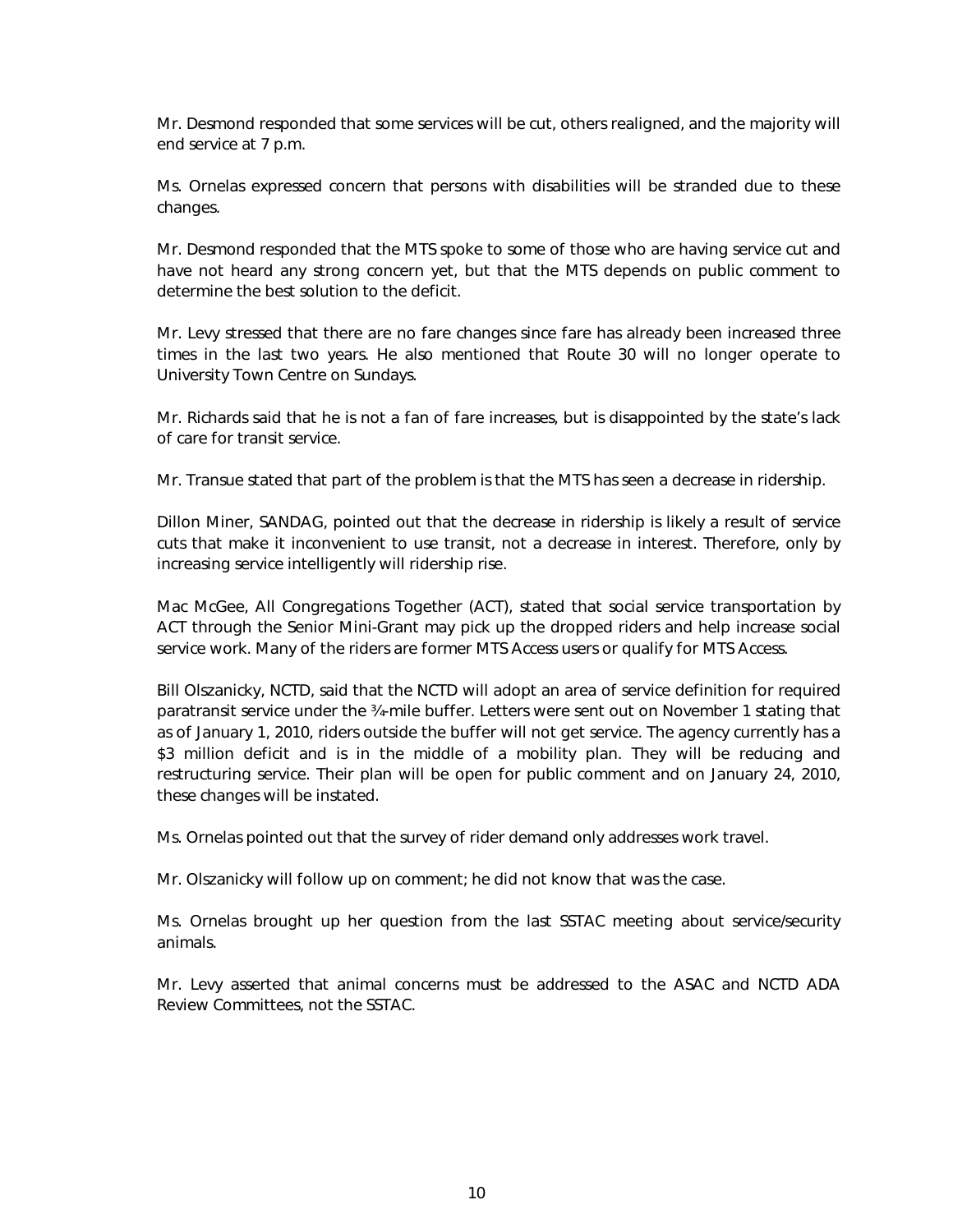#### **12. ADJOURNMENT**

Due to the Martin Luther King Jr. holiday, the next SSTAC meeting is scheduled for Wednesday, January 20, 2010.

Key Staff Contact: Dan Levy, (619) 699-6942, dle@sandag.org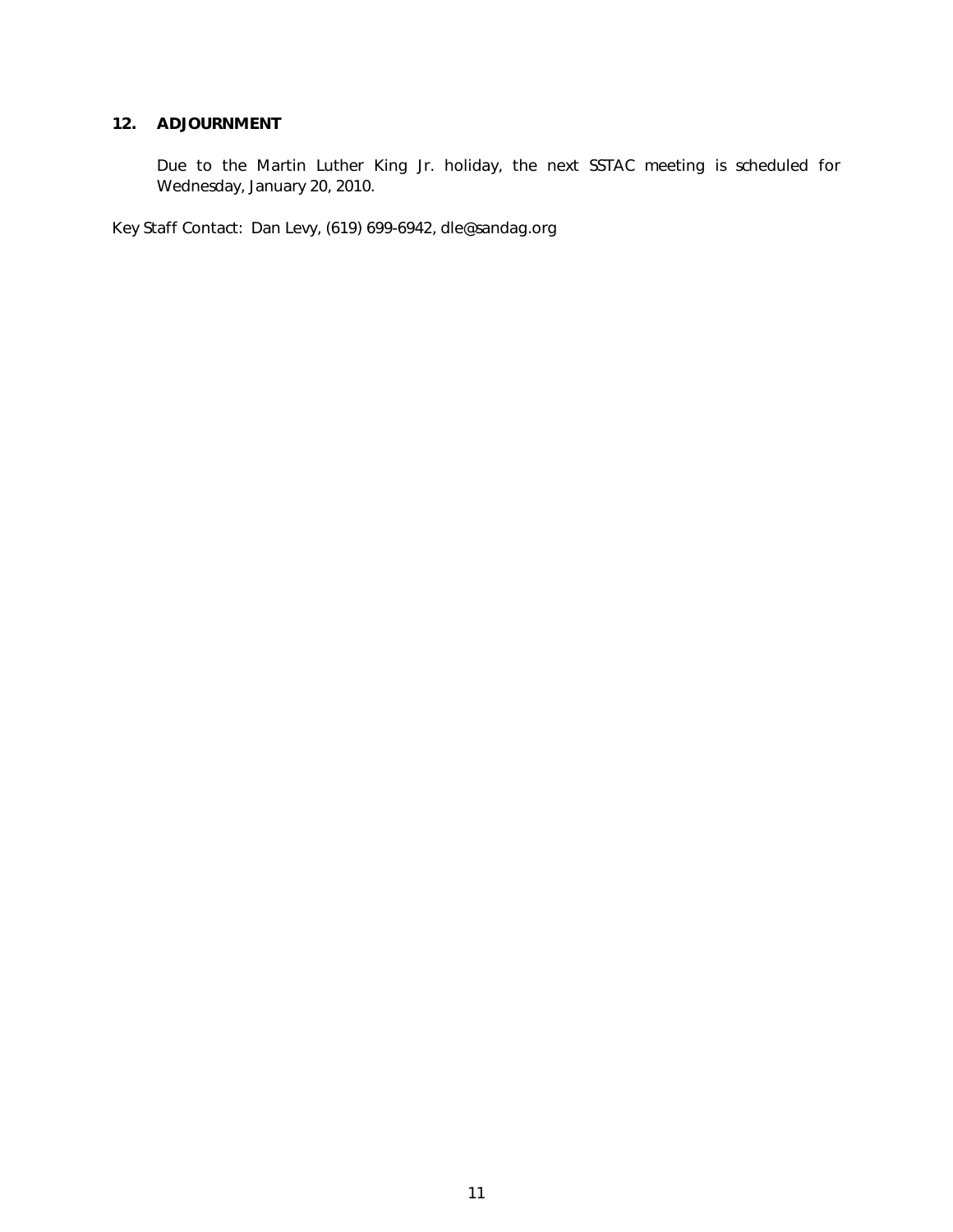| <b>Agency Name</b><br><b>Project Name</b><br><b>Service Type</b> | <b>Operating Projects</b>               |                                                                         |  |  |  |
|------------------------------------------------------------------|-----------------------------------------|-------------------------------------------------------------------------|--|--|--|
| Funding source(s) (select one or more):                          | Select One: New Freedom<br>$\mathbf{1}$ | <b>JARC</b><br>Senior Mini-Grant                                        |  |  |  |
| Number of Years in Service                                       |                                         | <b>Fixed Route</b><br>Route length (in miles)                           |  |  |  |
| Number of Vehicles in Service                                    |                                         |                                                                         |  |  |  |
| Average Number of Seats per Vehicle                              |                                         | Demand Response Project<br>Service Area Description and Size (in miles) |  |  |  |
| <b>Total Number of Vehicle Trips</b>                             |                                         | <b>JARC Projects</b><br>Number of Targeted Jobs                         |  |  |  |
| Vehicle Revenue Hours                                            |                                         |                                                                         |  |  |  |
| Total Number of One Way Passenger Trips*                         |                                         |                                                                         |  |  |  |
| <b>Operating Cost for Period</b>                                 |                                         |                                                                         |  |  |  |
| <b>Operating Cost/Revenue Hours</b>                              | #DIV/0!                                 |                                                                         |  |  |  |
| <b>Operating Cost/Passenger</b>                                  | #DIV/0!                                 |                                                                         |  |  |  |
| Passenger Seat Utilization                                       | #DIV/0!                                 |                                                                         |  |  |  |

\* Trips taken by target population only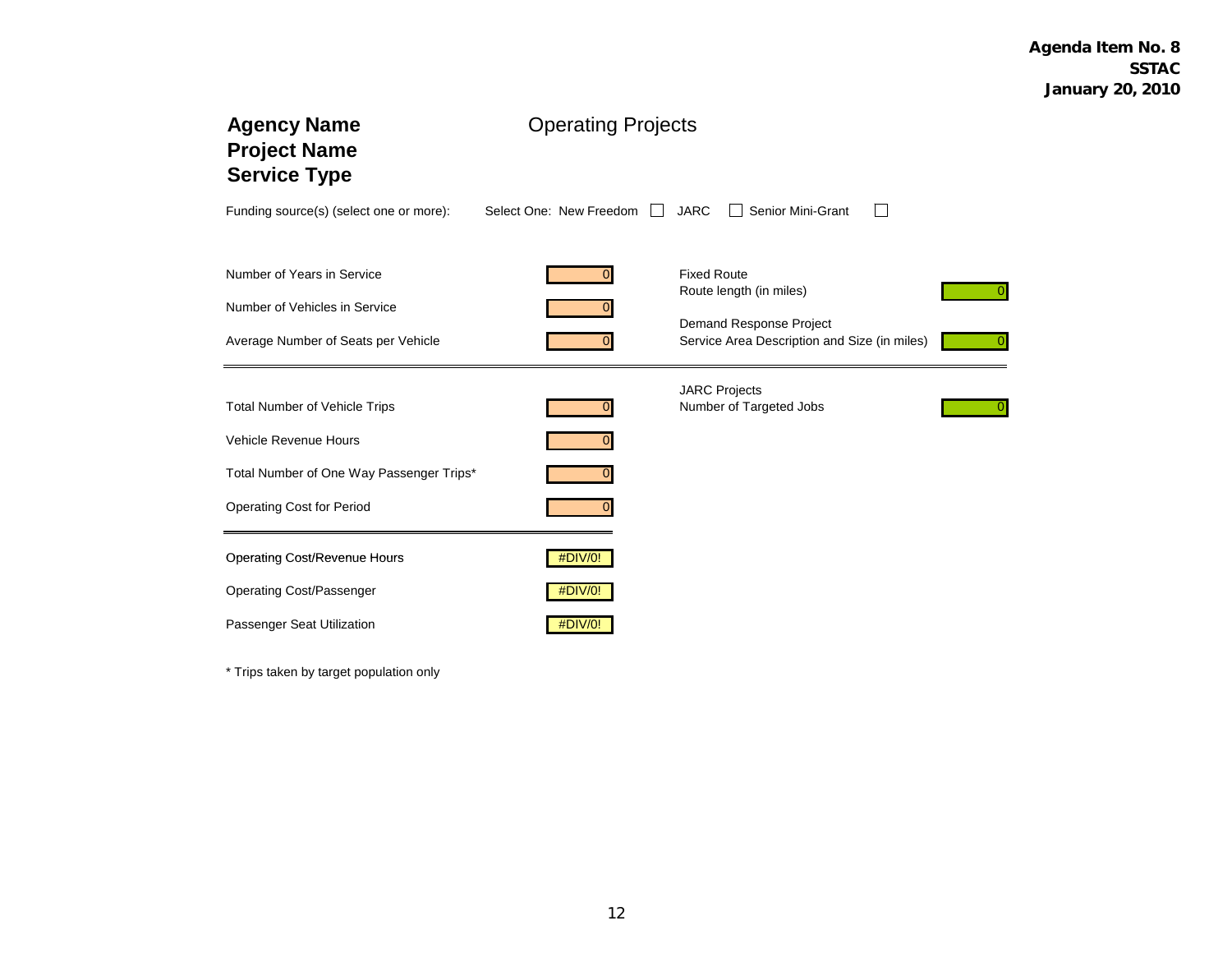

## *GRANT PROGRESS REPORT FORM*

COMPLETED FORMS ARE DUE TO SANDAG WITH EACH INVOICE.

PLEASE SUBMIT TO: **Oswaldo Perez or grantreports@sandag.org Assistant Transit Planner SANDAG 401 B Street, Suite 800 San Diego, CA 92101-4231** 

| <b>SECTION 1: GENERAL INFORMATION</b>                 |                          |  |  |  |  |  |  |
|-------------------------------------------------------|--------------------------|--|--|--|--|--|--|
| DATE:                                                 | <b>REPORTING PERIOD:</b> |  |  |  |  |  |  |
| <b>SUBMITTING AGENCY:</b>                             | POINT OF CONTACT:        |  |  |  |  |  |  |
| PHONE:                                                | E-MAIL:                  |  |  |  |  |  |  |
| SERVICE TYPE(S):                                      |                          |  |  |  |  |  |  |
| FUNDING SOURCE(S): JARC NEW FREEDOM SENIOR MINI-GRANT |                          |  |  |  |  |  |  |
| 09<br>$ $   08<br>GRANT YEAR(S): $06$ 07<br>10        | 11                       |  |  |  |  |  |  |
| <b>SECTION 2: PROJECT PROGRESS</b>                    |                          |  |  |  |  |  |  |
| LIST THE WORK TASKS COMPLETED DURING THIS PERIOD:     |                          |  |  |  |  |  |  |
|                                                       |                          |  |  |  |  |  |  |
|                                                       |                          |  |  |  |  |  |  |
|                                                       |                          |  |  |  |  |  |  |
|                                                       |                          |  |  |  |  |  |  |
|                                                       |                          |  |  |  |  |  |  |
|                                                       |                          |  |  |  |  |  |  |
|                                                       |                          |  |  |  |  |  |  |
|                                                       |                          |  |  |  |  |  |  |
|                                                       |                          |  |  |  |  |  |  |
|                                                       |                          |  |  |  |  |  |  |
|                                                       |                          |  |  |  |  |  |  |
|                                                       |                          |  |  |  |  |  |  |
|                                                       |                          |  |  |  |  |  |  |
|                                                       |                          |  |  |  |  |  |  |
|                                                       |                          |  |  |  |  |  |  |
|                                                       |                          |  |  |  |  |  |  |
|                                                       |                          |  |  |  |  |  |  |
|                                                       |                          |  |  |  |  |  |  |
|                                                       |                          |  |  |  |  |  |  |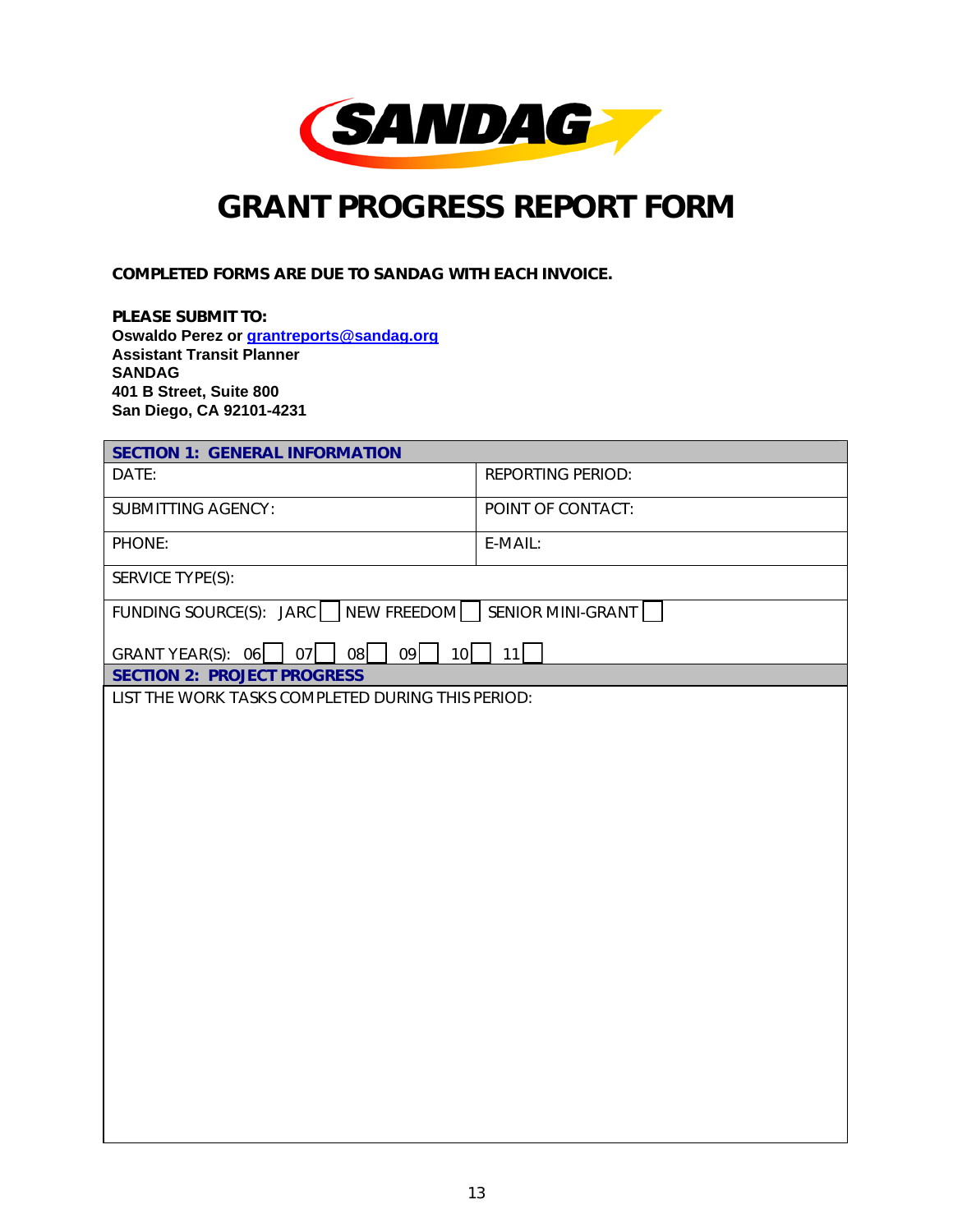EXPLAIN ANY PROBLEMS OR CHALLENGES ENCOUNTERED DURING THIS PERIOD:

DESCRIBE THE RESOLUTIONS DETERMINED TO ADDRESS ANY PROBLEMS ENCOUNTERED DURING THIS PERIOD:

AMOUNT OF FUNDING SPENT DURING THIS PERIOD: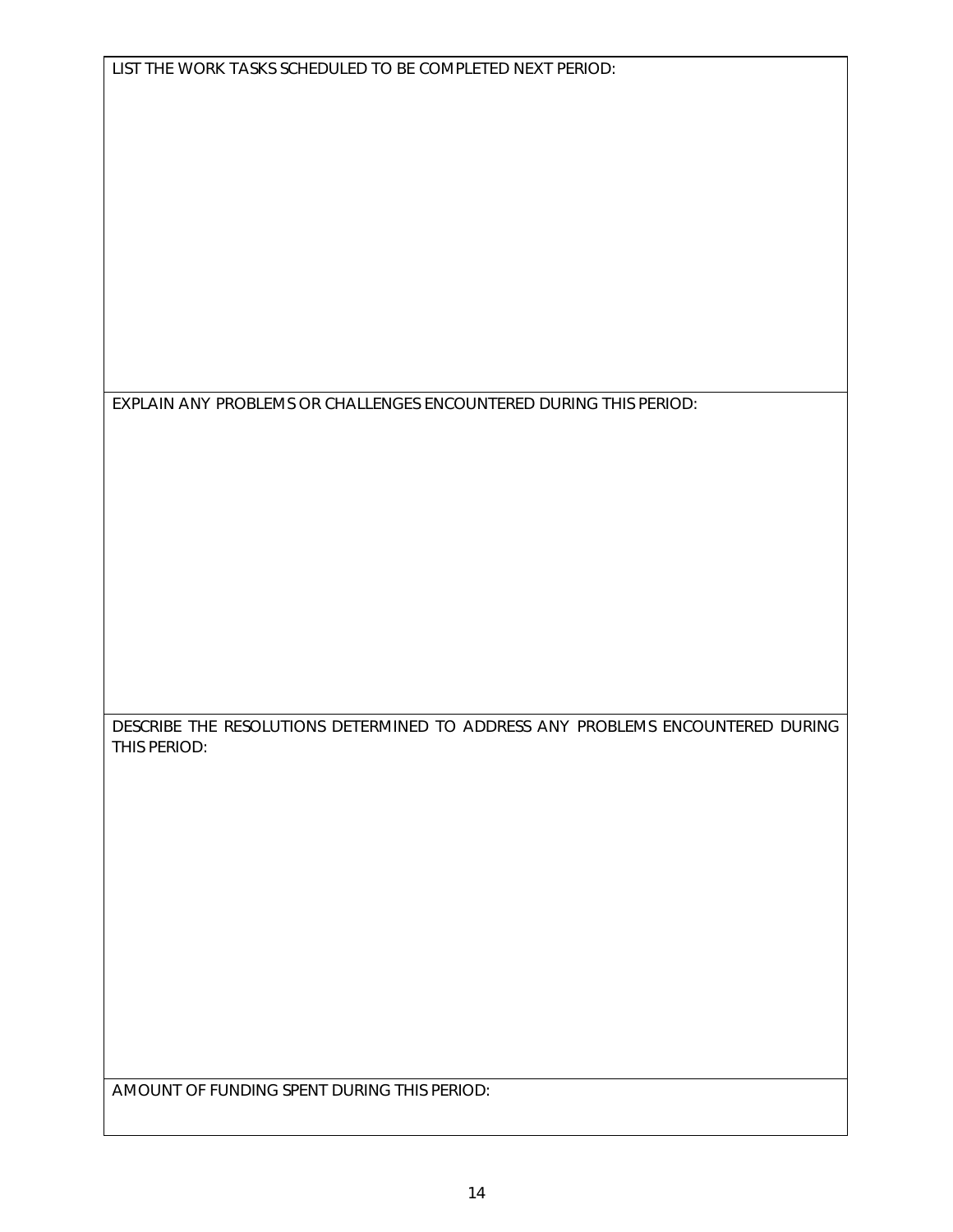TOTAL PERCENTAGE OF FUNDING EXPENDED SO FAR:

#### SECTION 3: CAPITAL PROJECTS

DESCRIBE ANY WORK COMPLETED TOWARDS CHANGING INFRASTRUCTURE, TECHNOLOGY, OR VEHICLES:

SECTION 4: OPERATING PROJECTS

DESCRIBE ANY CHANGE IN SERVICE (GEOGRAPHIC COVERAGE, SERVICE QUALITY, AND/OR SERVICE TIMES):

ESTIMATE THE ADDITIONAL NUMBER OF JOBS THAT CAN BE ACCESSED AS A RESULT OF SERVICE CHANGES (JARC ONLY):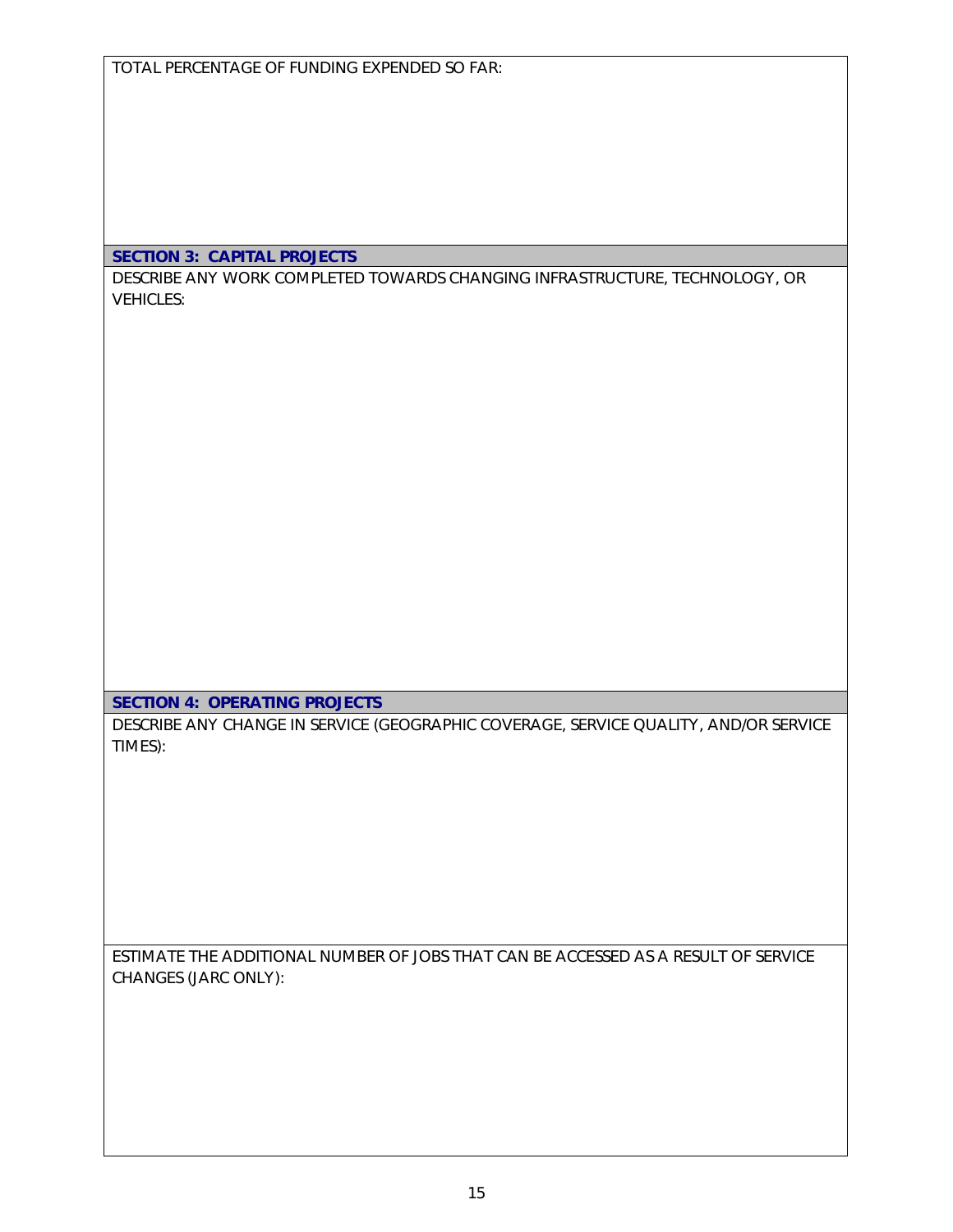### SECTION 5: MOBILITY MANAGEMENT

DESCRIBE ANY EFFORTS TO EXPAND YOUR CUSTOMER BASE/CONTACTS: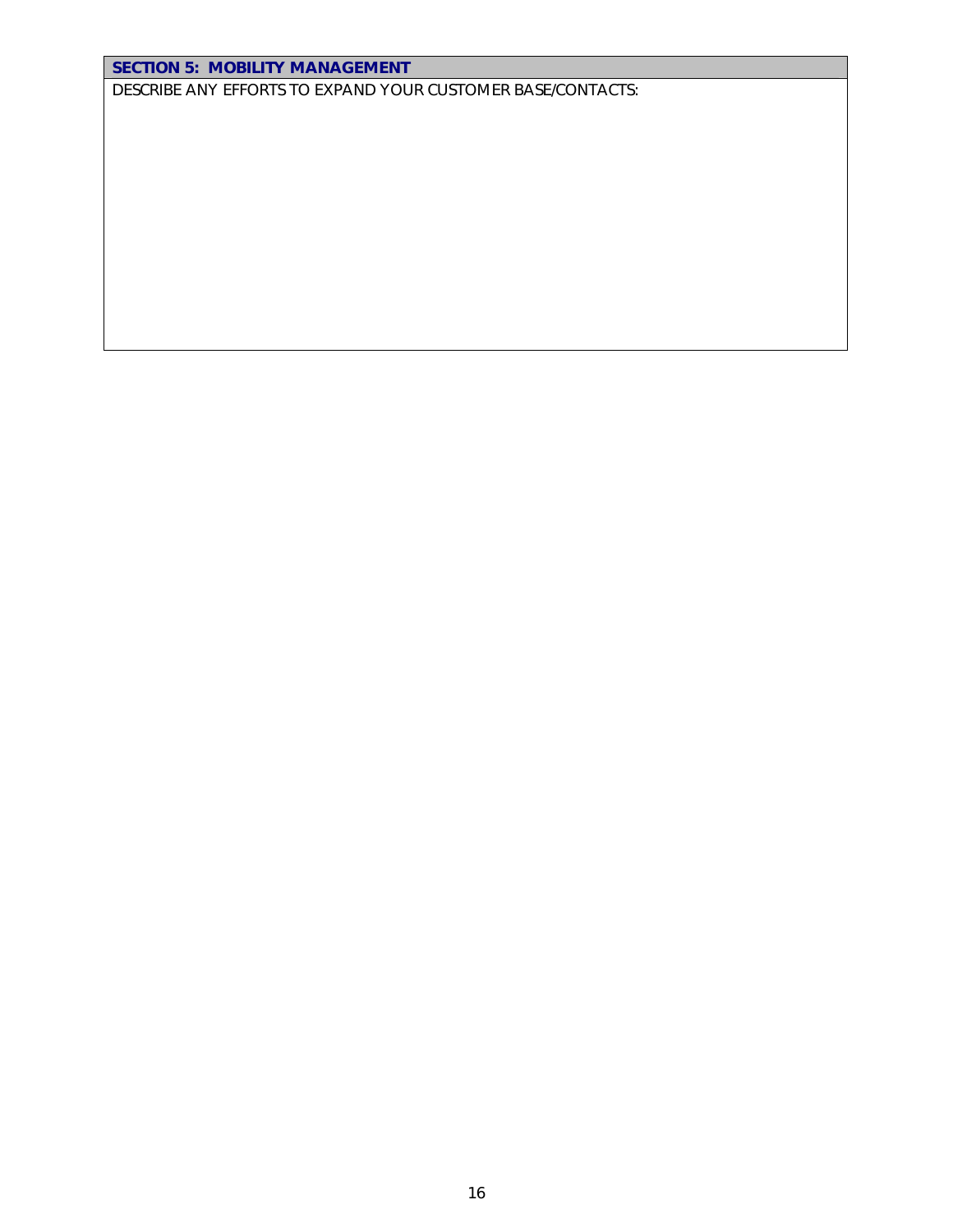

## *QUARTERLY PROJECT REPORT FORM*

#### COMPLETED FORMS ARE DUE TO SANDAG BY:

| Quarter | <b>Quarter Period</b> | Due Date |
|---------|-----------------------|----------|
|         | Jul 1 - Sep 30        | Oct 31   |
| 2       | Oct 1 - Dec 31        | Jan 31   |
| 3       | Jan 1 - Mar 31        | Apr 30   |
|         | Apr 1 - Jun 30        | Jul 31.  |

#### PLEASE SUBMIT TO:

grantreports@sandag.org

| <b>SECTION 1: GENERAL INFORMATION</b>                                                               |                                                                                                |  |  |  |  |  |  |  |  |
|-----------------------------------------------------------------------------------------------------|------------------------------------------------------------------------------------------------|--|--|--|--|--|--|--|--|
| DATE:                                                                                               | REPORTING PERIOD (QUARTER):                                                                    |  |  |  |  |  |  |  |  |
| <b>SUBMITTING AGENCY:</b>                                                                           | POINT OF CONTACT:                                                                              |  |  |  |  |  |  |  |  |
| PHONE:                                                                                              | E-MAIL:                                                                                        |  |  |  |  |  |  |  |  |
| SERVICE AREA DESCRIPTION:                                                                           |                                                                                                |  |  |  |  |  |  |  |  |
| FUNDING SOURCE(S): JARC   NEW FREEDOM SENIOR MINI-GRANT                                             |                                                                                                |  |  |  |  |  |  |  |  |
| $08\Box$<br>09<br>GRANT YEAR(S): $06$  <br>$07$                                                     | $10$  <br>11                                                                                   |  |  |  |  |  |  |  |  |
| <b>SECTION 2: SERVICE DESCRIPTION</b>                                                               |                                                                                                |  |  |  |  |  |  |  |  |
|                                                                                                     | SERVICE DESCRIPTION - Provide a detailed description (1-2 paragraphs) of the service provided. |  |  |  |  |  |  |  |  |
| Please indicate the route name and/or number, if available, and describe the route or service area. |                                                                                                |  |  |  |  |  |  |  |  |
|                                                                                                     |                                                                                                |  |  |  |  |  |  |  |  |
|                                                                                                     |                                                                                                |  |  |  |  |  |  |  |  |
|                                                                                                     |                                                                                                |  |  |  |  |  |  |  |  |
|                                                                                                     |                                                                                                |  |  |  |  |  |  |  |  |
|                                                                                                     |                                                                                                |  |  |  |  |  |  |  |  |
|                                                                                                     |                                                                                                |  |  |  |  |  |  |  |  |
|                                                                                                     |                                                                                                |  |  |  |  |  |  |  |  |
|                                                                                                     |                                                                                                |  |  |  |  |  |  |  |  |
|                                                                                                     |                                                                                                |  |  |  |  |  |  |  |  |
|                                                                                                     |                                                                                                |  |  |  |  |  |  |  |  |
|                                                                                                     |                                                                                                |  |  |  |  |  |  |  |  |
|                                                                                                     |                                                                                                |  |  |  |  |  |  |  |  |
|                                                                                                     |                                                                                                |  |  |  |  |  |  |  |  |
|                                                                                                     |                                                                                                |  |  |  |  |  |  |  |  |
|                                                                                                     |                                                                                                |  |  |  |  |  |  |  |  |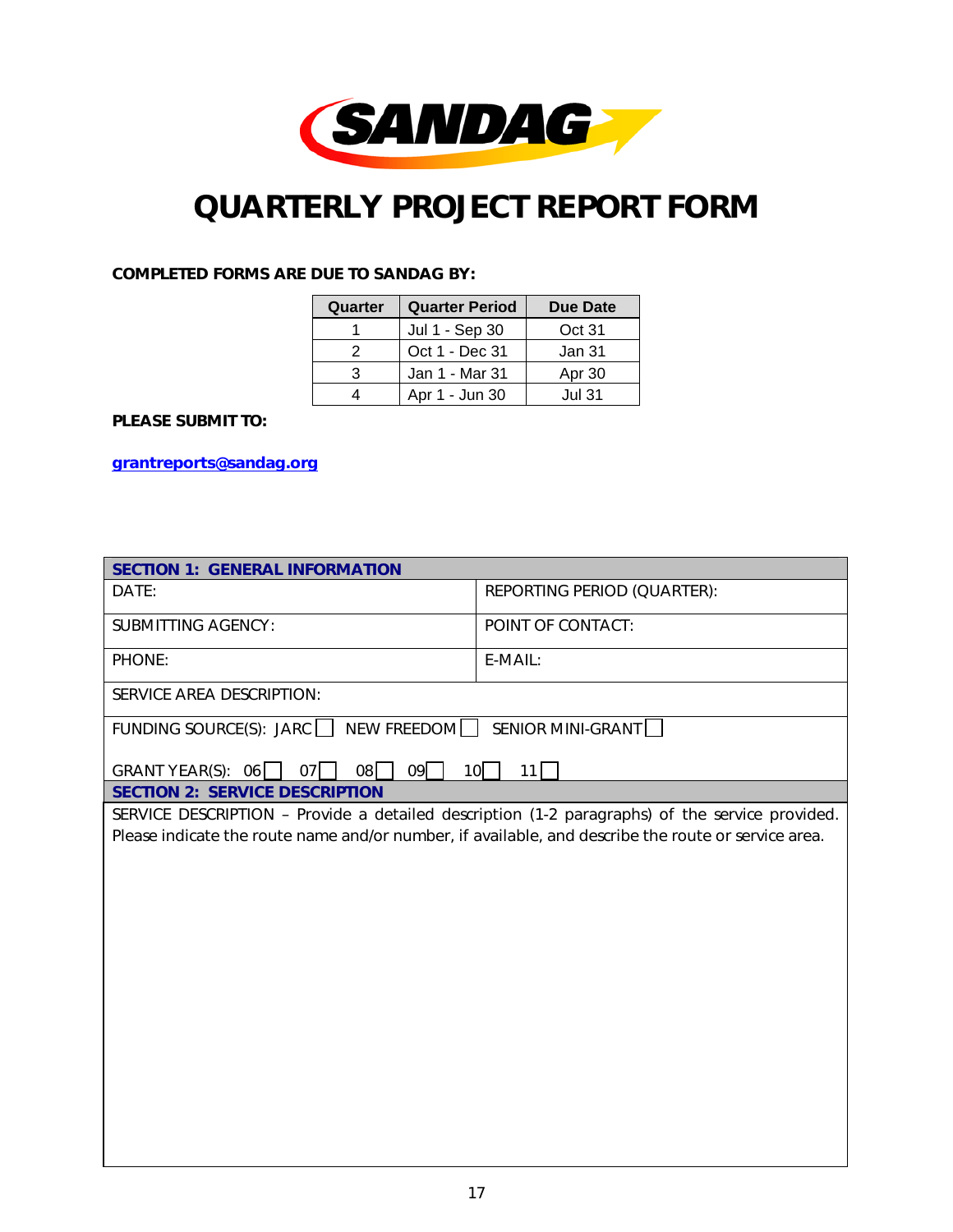EVALUATION – Describe how you have evaluated your project within your agency or organization. Identify relevant performance measures and benchmarks.

ACCOMPLISHMENTS – Highlight your greatest accomplishments. Describe any especially successful or innovative elements.

LESSONS LEARNED – What advice would you give to someone else starting a service like yours? What do you wish you had known when you started the service?

SECTION 3: DATA REPORTING

Please fill out the appropriate excel worksheet.